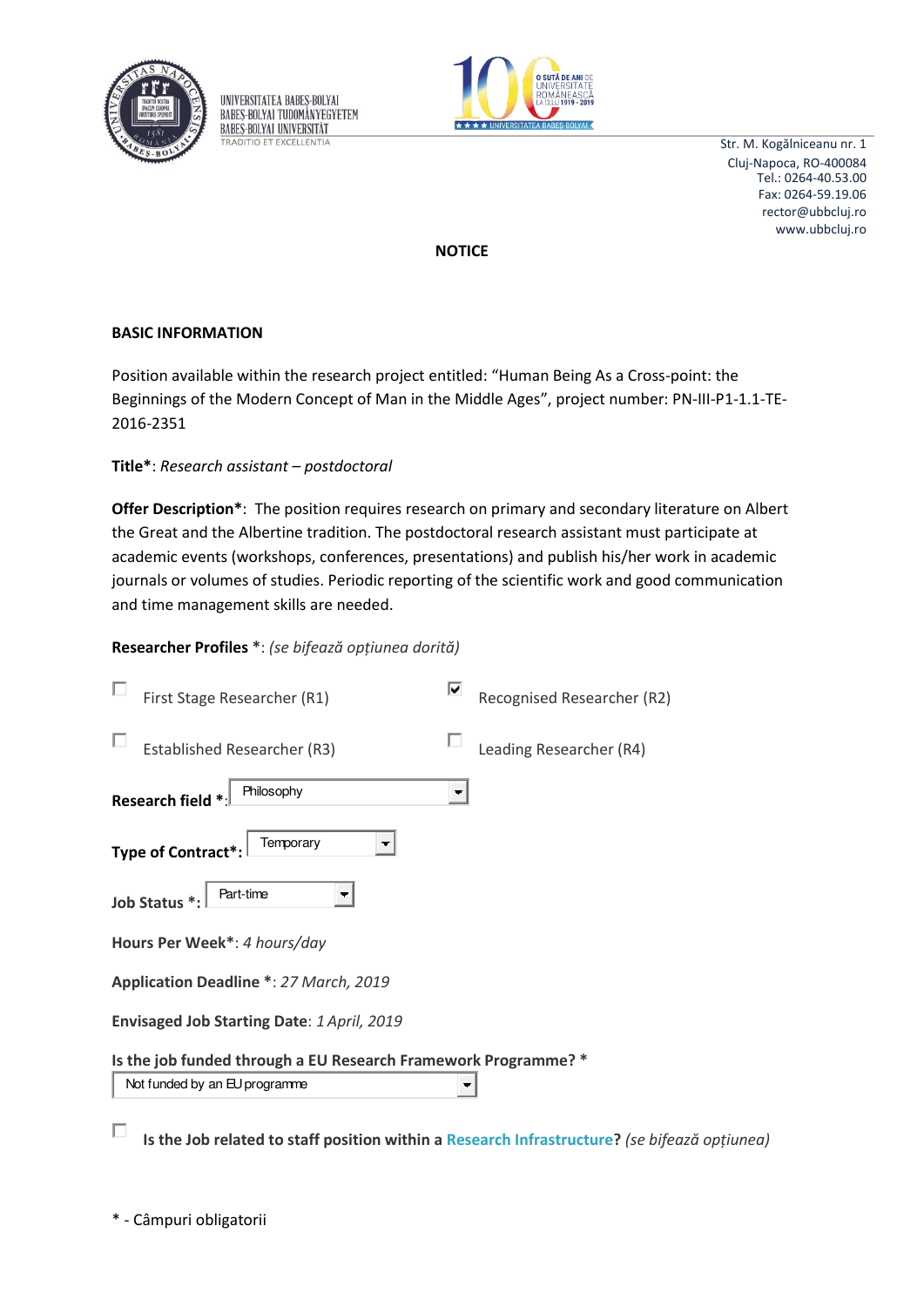| How to Apply $\cdot :$ | email |  |
|------------------------|-------|--|
|                        |       |  |

**Contact person\*:** Dr. Evelina Miteva, project leader

**E-mail adress\*:** [evelinamiteva@yahoo.co.uk](mailto:evelinamiteva@yahoo.co.uk)

П Internal Application form needed (.pdf files) (se bifează opțiunea, dacă este cazul)

### **HIRING INFO & WORK LOCATION**

**Number of positions available\*: 1** 

### **Company/Institute\*: Babeş-Bolyai University- Cluj-Napoca, Faculty of History and Philosophy**

**Department\*:** *Department of Pre-Modern and Romanian Philosophy* 

### **REQUIREMENTS**

Required Education Level *(se completează unul sau mai multe câmpuri, după caz)* 

| Main Research Field*:                                 | Philosophy        |
|-------------------------------------------------------|-------------------|
| Level $^*$ :<br>PhD or equivalent                     |                   |
| Main Research Field*:                                 | Language sciences |
| Bachelor Degree or equivalent<br>Level <sup>*</sup> : |                   |

**Skills/Qualifications**: good knowledge of the History of Medieval Philosophy, knowledge of Latin and German/French languages

**Specific Requirements**: experience in Medieval paleography, knowledge of Albertus Magnus' works, knowledge of the Early Modern Philosophy

#### **Required Languages**

| Language * |      | <b>ENGLISH</b> |  |
|------------|------|----------------|--|
| Level*     | Good |                |  |